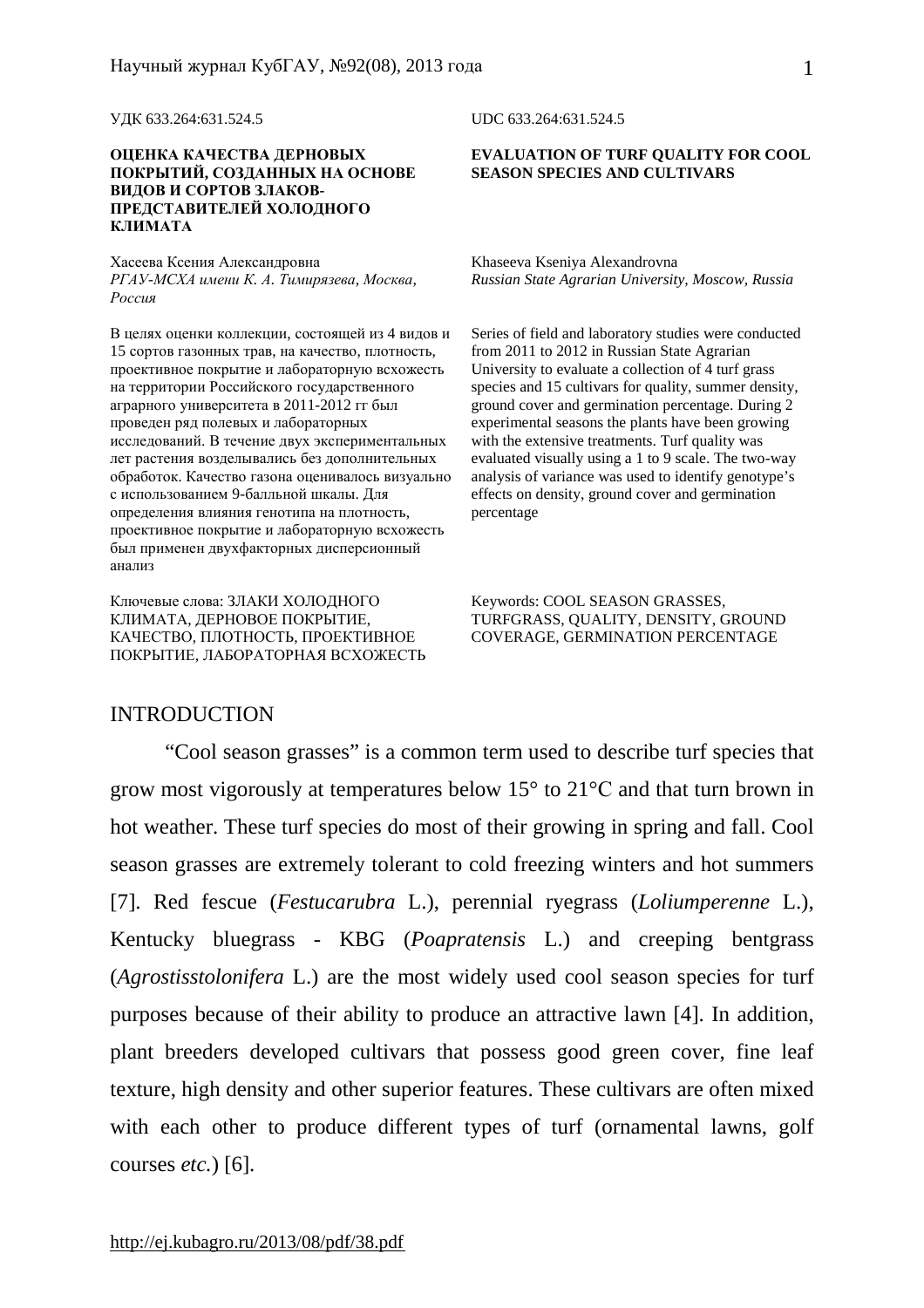Over the last decade, the study of turfgrass quality provided by different species and cultivars received increasing attention in Russia [1]. Nevertheless, there is still much to learn about the ability of different genotypes to form a good turf under the environmental conditions of the central part of Russia.

The objectives of this study, therefore, were to evaluate turfgrass quality of the cool season varieties over a 2-year period and to characterize the differences among species and cultivars in some features, such as density, ground cover and germination percentage. Knowledge of such differences should provide useful in assessing the potential value of these genotypes in Russian breeding programs for turf plants.

## MATERIALS AND METHODS

#### **Plant Materials**

A total of 4 species and 15 cultivars were evaluated in an experimental field. Experimental grasses show good performance under different environmental conditions, nevertheless, there is some variability among the cultivars within the species (Table 1).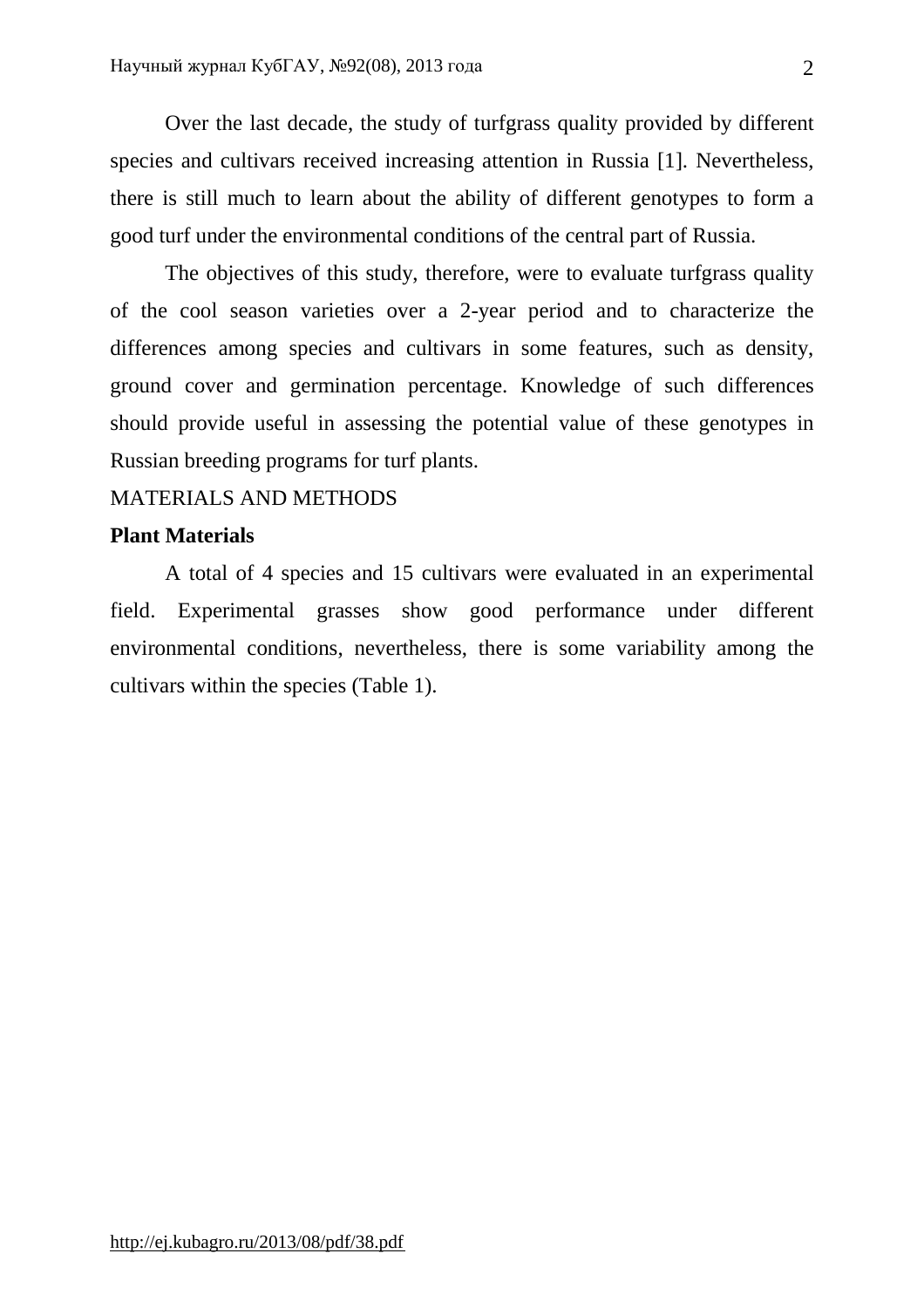| <b>Species</b>        | Cultivar                  | Development                        | Features                                                                                                                               |  |  |  |  |  |
|-----------------------|---------------------------|------------------------------------|----------------------------------------------------------------------------------------------------------------------------------------|--|--|--|--|--|
|                       | Audubon                   | Jacklin Seed                       | Shade tolerance, early spring greenup, fall color<br>retention, brown patch resistance, summer patch<br>resistance, drought tolerance. |  |  |  |  |  |
| Red fescue            | SR 5210                   | Seed Research<br>of Oregon         | Improved dark green color, moderately fine leaf<br>texture, dollar spot resistance, aggressive dense<br>growth.                        |  |  |  |  |  |
|                       | Tatjana                   | <b>DLF</b><br>Trifolium            | Medium slow spring growth, good green cover, good<br>resistance to red thread                                                          |  |  |  |  |  |
|                       | <b>Boreal</b>             |                                    | Rapid establishment, uniformity, good yields of<br>herbage                                                                             |  |  |  |  |  |
|                       | Impact                    | Jacklin Seed                       | Superior heat and drought tolerance, ideally adapted<br>to tolerate cold winters, a deep rich color with little<br>fertilizer          |  |  |  |  |  |
| Kentucky bluegrass    | Everest                   | Jacklin Seed                       | Dark green genetic color, good turf quality, good<br>resistance to leafspot                                                            |  |  |  |  |  |
|                       | Award                     | Jacklin Seed                       | Shade tolerance, traffic and wear tolerance, top rated<br>in spring density and ground cover                                           |  |  |  |  |  |
|                       | NU Glade                  | Jacklin Seed                       | Drought tolerance, luxurious dark green color, sod<br>stretch resistant                                                                |  |  |  |  |  |
| Perennial ryegrass    | Goalkeeper                | Jacklin Seed                       | Produces an attractive, dense turf for high wear<br>situations, medium-fine leaf texture, improved pink<br>snow mold resistance        |  |  |  |  |  |
|                       | Top Gun                   | Jacklin Seed                       | Good summer and fall density, excellent dollar spot<br>resistance, improved brown patch resistance                                     |  |  |  |  |  |
|                       | Sakini                    | <b>DLF</b><br>Trifolium            | Good spring green-up, rapid establishment                                                                                              |  |  |  |  |  |
| stag<br>Creeping bent | Penn A-1                  | <b>State</b><br>Penn<br>University | Dark green coloration, fine leaf texture, tremendous<br>heat and cold tolerance, very high density and<br>superior disease resistance  |  |  |  |  |  |
|                       | Pennlinks<br>$\mathbf{I}$ | <b>State</b><br>Penn<br>University | Upright growth habit (non-graining), finer foliar<br>texture                                                                           |  |  |  |  |  |
|                       | PennCross                 | Penn<br><b>State</b><br>University | Wide<br>adaptability,<br>tight,<br>upright<br>growth<br>characteristics and fine leaf texture                                          |  |  |  |  |  |
|                       | Seaside II                | <b>State</b><br>Penn<br>University | Excellent drought tolerance, excellent resistance to<br>dollar spot                                                                    |  |  |  |  |  |

Table 1 – General features of experimental cultivars according to product brochures

# **Growth Conditions and Treatments**

The experiment was set up in June 2011 at the shade-free experimental plots of the Russian State Agrarian University. The soil, a fine sandy loam, was plowed, disked, rototilled, and stones removed, prior to seeding. Microplots (1 m x 1 m) were seeded by hand at the rates of 15  $\frac{g}{m^2}$  for Kentucky bluegrass, 20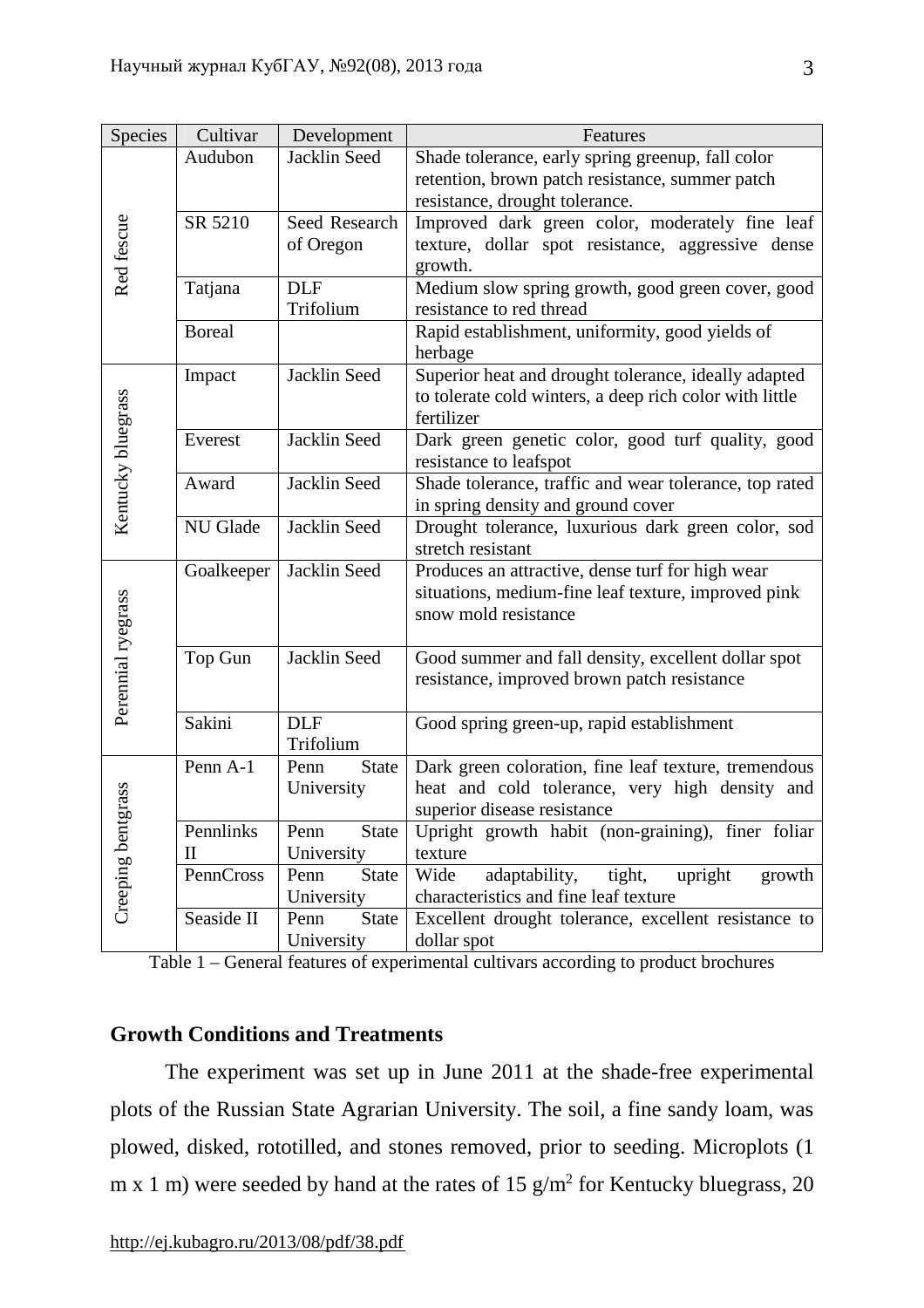$g/m^2$  for red fescue, 30  $g/m^2$  for perennial ryegrass and 10  $g/m^2$  for creeping bentgrass.

Plots were regularly irrigated to maintain surface moisture until turf reached 60% cover, at which time the irrigation was reduced. No supplemental fertilization, or weed management, was imposed during the study. Standard practices for mowing at a height of 2.0 inches were used. The height of the turf was increased to 3.0 inches in October 2011 in order to increase leaf area and the carbohydrate storage in the crown region. This was done to minimize winter loss of turf grasses under experiment.

The mean summer temperature was  $20^{\circ}$  C during 2011 and 19 $^{\circ}$  C during 2012. Relative humidity was averaged 78 and 75 %, respectively. The mean depth of frost penetration was 8,5 inches during winter 2011-2012. Snow depth was 7,1 inches during the same period.

## **Measurements**

Turf quality was rated on a 0-to-9 scale, where  $0 =$  brown, dead turf; 6 = acceptable quality for home lawn; and  $9 =$  optimum color, density and uniformity. According to NTEP guidelines, turfgrass quality ratings reflect aesthetic and functional aspects of the turf. Quality ratings are based on a combination of color, summer density, spring green-up, leaf texture, seedling vigor and ground cover. For example, a quality rating value of 5 could be given to a turf based on overall color and density, while another may receive the same value of 5 due to a fine leaf texture and its widespread ground cover. The spring green-up evaluation was rated separately and based on a visual rating performed during the 2012 growing season, with 9 representing actively growing dark green turf and 1 representing dormant turf. The evaluation for genetic color type are best made when the turf is actively growing and not under stress. Therefore, chlorosis and browning from necrosis due to disease were not considered as a part of true color evaluation. The visual rating of texture was based on a rating scale with 1 equaling coarse and 9 equaling fine [5].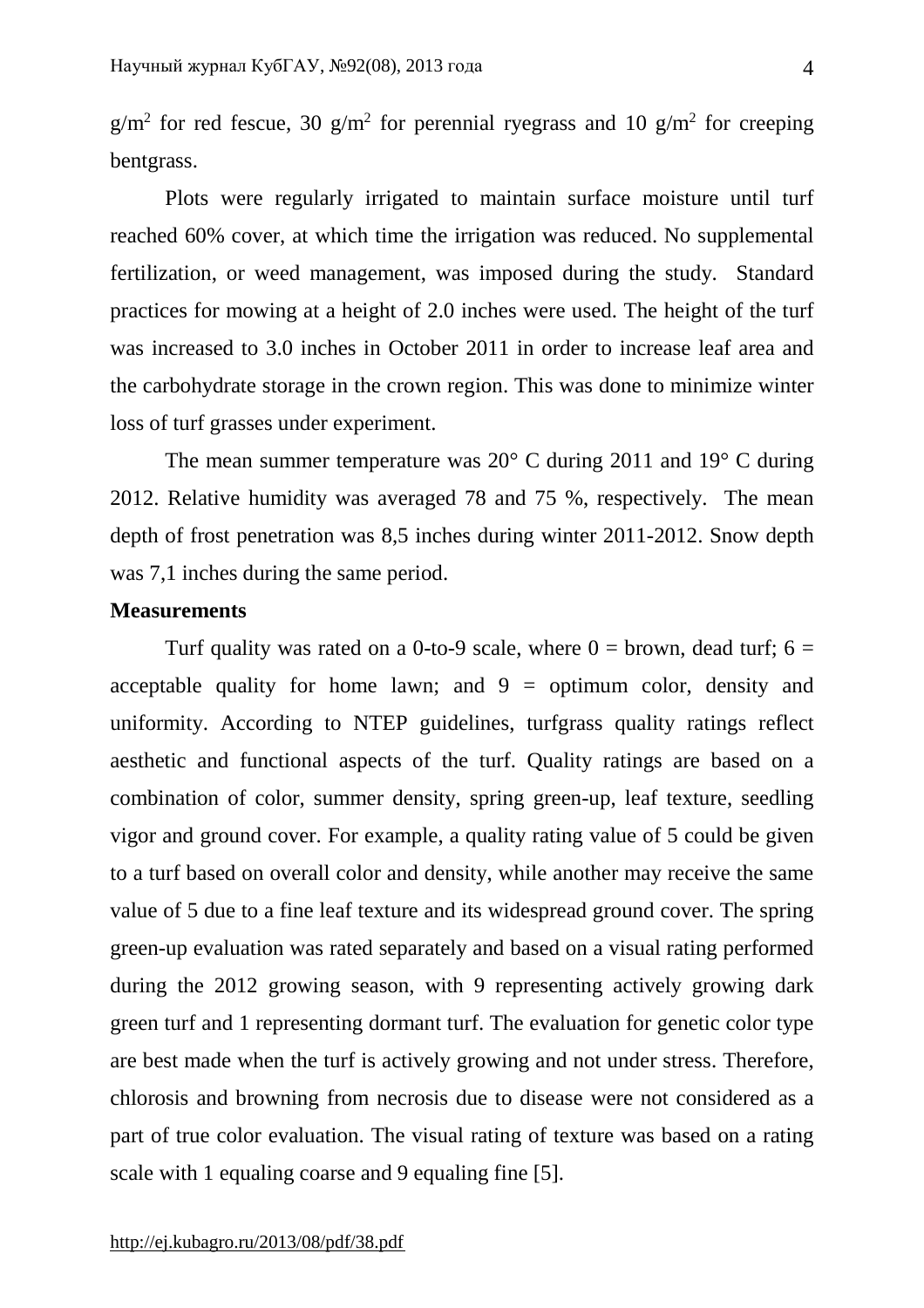In addition, turf density was measured instrumentally and expressed in number of tillers per unit area ( $pcs/m<sup>2</sup>$ ). Ground cover was assessed using digital photography. Images of turf plots were analyzed with Autodesk AutoCAD 2011 to determine ground cover percentage for each image. Digital image analysis was more time consuming than visual cover ratings, but far less subjective.

To determine the germination percentage, random samples of seed were tested by subjecting them to favourable germination conditions. It was expressed as a percentage of seeds in the sample that has germinated probably over the germination period given. A germination test was made in covered Petri dish.

## **Experimental Design and Statistical Analysis**

The experiment consisted of 15 genotypes with four replicates arranged in a completely randomized design with repeated measurements across time.

Seven agronomic characters listed above were recorded on discrete scale (0-9) and, therefore, no data transformation was need. To analyze turf density, ground cover and germination rate the analysis of variance (ANOVA) was used. It was carried out separately for the two experimental years, 2011 and 2012. Variation was partitioned into genotypes of species and cultivars as main effects without corresponding interactions. The least-significant difference (LSD) at the 0.05 probability level was used to detect the differences among the means [2,3]. RESULTS AND DISCUSSION

#### **NTEP experiment**

The following evaluation gives a general view on the quality of varieties in 2011-2012. Ratings for all 15 genotypes are shown in Table 2.

Table 2 –Turfgrass quality evaluations of 15 turfgrass cultivars established in 2011: color (1=light green, 9=dark green); spring green-up (1=low, 9=high); texture (1=coarse, 9=fine); seedling vigor (1=low, 9=high); summer density (1=low, 9=high), ground cover (1=0%, 9- 100% cover). Data are the average of monthly ratings made during the 2011 and 2012 growing seasons.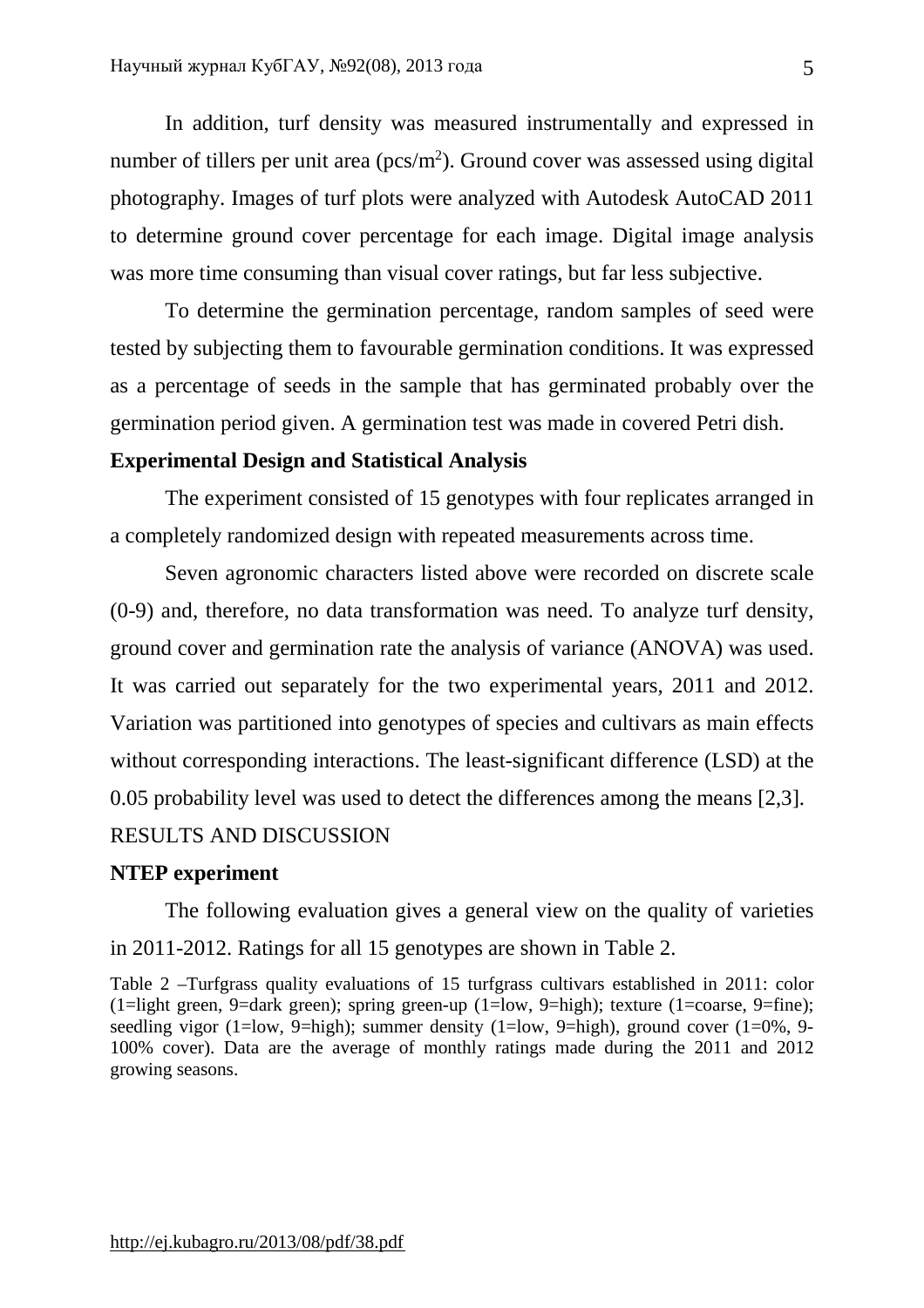| Species               | Cultivars      | Genetic Color  | Green-up<br>Spring | Texture<br>Leaf |                | Seedling Vigor | Summer<br>Density |      | Ground<br>Cover |      | Quality        |                |
|-----------------------|----------------|----------------|--------------------|-----------------|----------------|----------------|-------------------|------|-----------------|------|----------------|----------------|
|                       |                |                |                    | 2011            | 2012           |                | 201               | 2012 | 2011            | 2012 | 2011           | 2012           |
| bentgrass<br>Creeping | Penn A-1       | $\overline{7}$ | $\overline{4}$     | 7,5             | $\overline{7}$ | 9              | 7,5               | 9    | 9               | 9    | $\overline{7}$ | 8              |
|                       | Pennlinks II   | $\overline{7}$ | $\overline{4}$     | 7,5             | 7,5            | 9              | $\boldsymbol{7}$  | 8,5  | 8,5             | 9    | $\overline{7}$ | 8              |
|                       | Seaside II     | 7,5            | $\overline{4}$     | 7               | $\overline{7}$ | 9              | 8                 | 8    | 9               | 9    | $\overline{7}$ | 8              |
|                       | Penncross      | $\overline{7}$ | 5                  | $\overline{7}$  | 7,5            | 8,5            | $\overline{7}$    | 8,5  | 8,5             | 9    | 7              | $8\,$          |
| Perennial<br>ryegrass | Top Gun        | 8              | 7                  | 8               | 8              | 9              | $\boldsymbol{7}$  | 7    | 9               | 9    | 8              | 8              |
|                       | Sakini         | 7,5            | $\overline{7}$     | $\overline{7}$  | 8              | 9              | $\overline{7}$    | 7,5  | 9               | 9    | 8              | 8              |
|                       | Goalkeeper     | 9              | 7                  | 8               | 8              | 9              | 8,5               | 8    | 9               | 9    | 9              | 9              |
|                       | Audubon        | 9              | 8                  | 8,5             | 9              | 4,5            | 6,5               | 7    | 5               | 8,5  | $\overline{7}$ | 8              |
| Red fescue            | Tatjana        | 9              | 9                  | 8,5             | 9              | 6,5            | 7,5               | 7,5  | $\overline{7}$  | 9    | 8              | 8              |
|                       | SR 5210        | 8,5            | 8                  | 9               | 9              | 6              | $\overline{7}$    | 8    | 5,5             | 9    | $\overline{7}$ | 8              |
|                       | <b>Boreal</b>  | 8              | 9                  | 9               | 9              | 5              | 6                 | 7,5  | 8               | 9    | 8              | 8              |
| Kentucky<br>bluegrass | Award          | 8              | 5                  | 8               | 8              | 6,5            | 3                 | 7,5  | 4,5             | 5,5  | 6              | $\overline{7}$ |
|                       | Impact         | 8,5            | $\overline{7}$     | 8               | 8,5            | 6,5            | 5,5               | 6,5  | 3,5             | 7,5  | 7              | 8              |
|                       | Everest        | 8,5            | 6                  | 8               | 8,5            | 5,5            | 5,5               | 7,5  | $\overline{4}$  | 6,5  | 6              | $8\,$          |
|                       | <b>NUGlade</b> | 8,5            | 6                  | 8               | 8,5            | 8,5            | 4,5               | 6,5  | 3               | 6    | 6              | 8              |

*Turfgrass quality*. Quality ratings from NTEP trial ranged between 6 and 8 during 2011 and 7-9 during 2012. As there were no principal climatic distinctions, some differences in turfgrass quality between one growing season and another are mostly associated with the length of establishment period. For example, perennial ryegrass forms extremely good turf within weeks while Kentucky bluegrass needs months to establish due to its slow growth [6]. Therefore, Top Gun, Sakini and Goalkeeper showed the same score in 2011 and 2012. Similarly, red fescue cultivars Tatjana and Boreal exhibited high turfgrass quality in both growing seasons. On the contrary, there were significant differences between quality ratings demonstrated in 2011 and 2012 by KGB varieties Everest and NU Glade. Other cultivars showed no substantial distinctions in quality between two experimental years.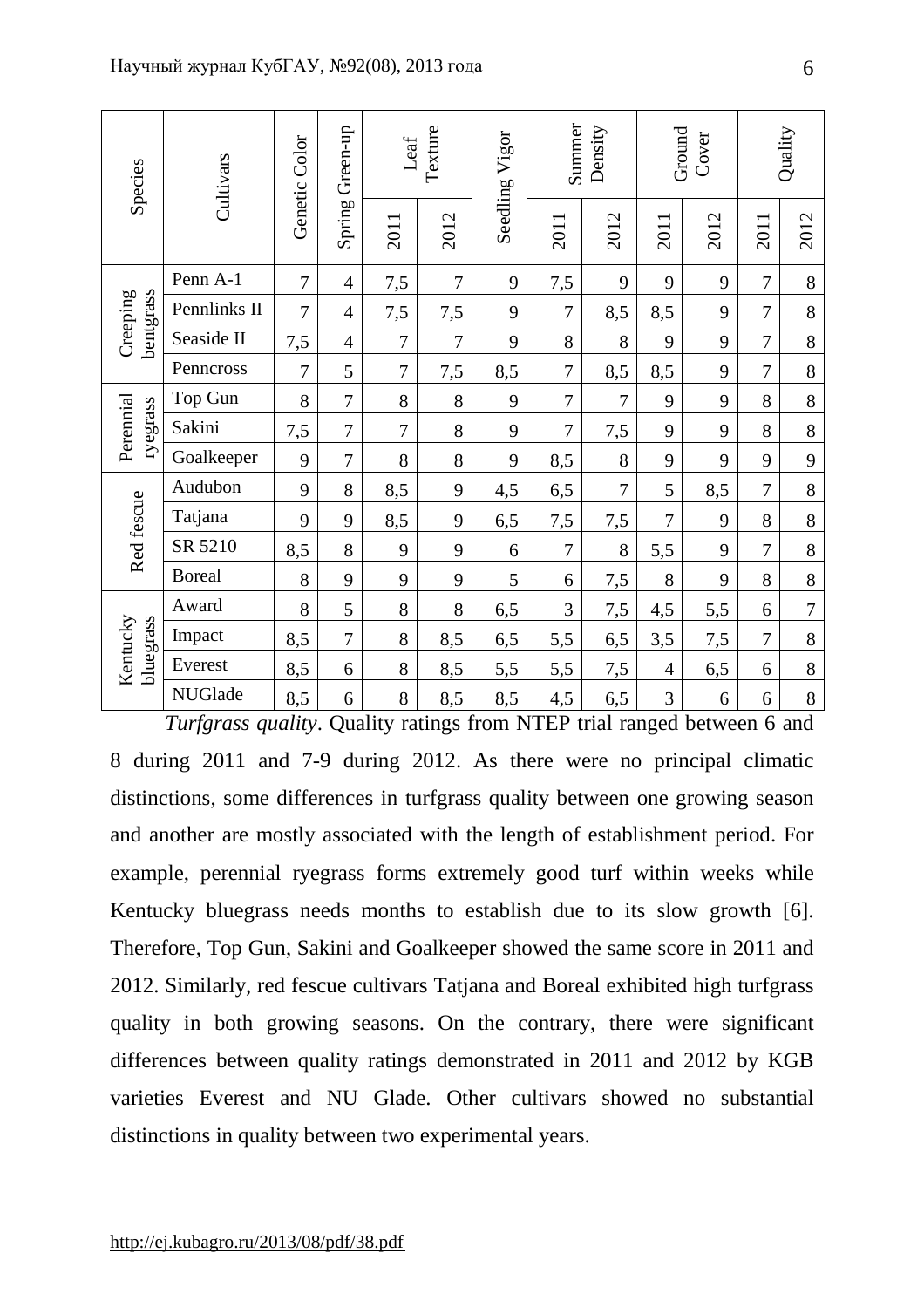In 2012 Goalkeeper was the top-ranked variety for turf quality (9.0). Award showed the lowest but acceptable score (7.0).

*Genetic color*. Turf color is a key characteristic in the evaluation of NTEP quality ratings. A total of seven varieties of three experimental species demonstrated superior genetic color (8.5 or greater). This group included several species with perfect score of 9.0 (Goalkeeper, Audubon and Tatjana). Good color (7.0 to 8.0 points) was noted for the rest of the evaluated cultivars.

*Spring green-up*. Spring green-up is a measure of the transition from winter dormancy to active spring growth. For the 15 cultivars represented, ratings varied between 4 and 9. Bentgrass varieties assessed in this test, exhibited unsatisfactory results. Three cultivars (Penn A-1, Pennlinks II, Seaside II) scored 4.0 for spring regrowth and Penncross scored 5.0. There were no significant differences in spring green-up ratings between cultivars within red fescue and perennial ryegrass species. Furthermore, Tatjana and Boreal demonstrated extremely rapid transition between winter dormancy and spring growth. For the 4 KBG cultivars evaluated, ratings varied between 5.0 and 7.0.

*Leaf texture*. Turfgrass texture is a measure or estimate of a leaf width. Texture data appeared nearly consistent from 2011 to 2012 with the red fescue cultivars demonstrating far more fine leaf texture than the other experimental varieties. Creeping bentgrass cultivars were the most wide bladed, with scores of 7.0-7.5. This grass exhibited positive correlation between height of mowing and leaf width. Therefore, it is not unexpected that with the cultural practice for cutting at a height of 2.0, the four cultivars (Pennlinks II, Seaside II, Penncross, Penn A-1) demonstrated moderate coarse texture.

*Seedling vigor*. All of the varieties evaluated germinated within two weeks. It should be noted that red fescue and Kentucky bluegrass demonstrated significant differences in seedling vigor between cultivars within the species. Because vigor ratings were evaluated only in 2012, we can't conclude that these differences are determined by genotypic or by climatic conditions. Audubon,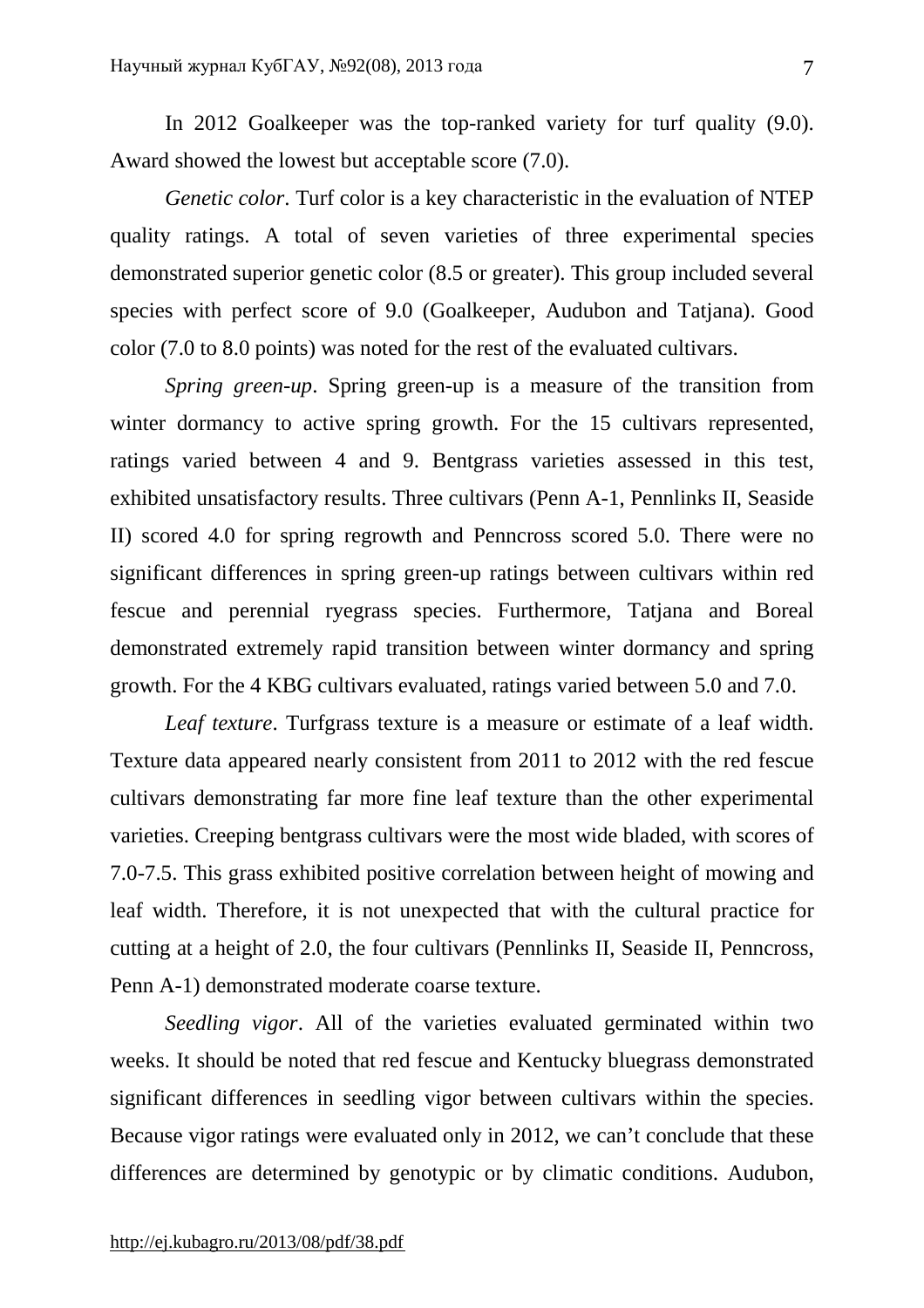Boreal and Everest showed the lowest scores (4.5-5.5) while perennial ryegrass and creeping bentgrass cultivars demonstrated superior seedling vigor (8.5-9.0).

*Summer density* and *ground cover* ratings followed similar trends to those observed for turfgrass quality. In general, cultivars with high density and cover ratings exhibited higher overall turfgrass quality. Turf density is also an important factor influencing weed infestation as a well-established turf results in reduced weed establishment. Cultivars evaluated as most dense and wellestablished included all creeping bentgrass varieties, Goalkeeper and SR 5210. Good characteristics were also noted for Sakini, Tatjana and Boreal.

## **Genotype Differences in Turfgrass Quality Characteristics**

Generally, density, ground cover and germination percentage are the key turf quality characteristics that can be measured instrumentally. Analysis of variance for turf density and ground cover was calculated for each growing season.

The ANOVA showed that for each experimental year (2011 and 2012) the main effects of both species and cultivar genotypes were significant at the 0.05 probability level for summer density (Table 3).

Table 3 – Effects of genotypes on turf density (2011-2012): Summary of ANOVA results

| Sourceofy      | Growing |             |    |            |              |          | $p_{in}$ |                   |
|----------------|---------|-------------|----|------------|--------------|----------|----------|-------------------|
| ariance        | Season  | <b>SS</b>   | df | ms         | $\mathbf{F}$ | $F_{05}$ | $\%$     | LSD <sub>05</sub> |
| Total          | 2011    | 298349824,6 | 56 |            |              |          | 100      |                   |
|                | 2012    | 183049833,3 | 59 |            |              |          | 100      |                   |
| <b>Species</b> | 2011    | 169642388,7 | 3  | 56547462,9 | 10,25        | 3,59     | 58       | 1280,8            |
|                | 2012    | 91281291,7  | 3  | 30427097,2 | 9,59         | 3,59     | 51       | 1103,1            |
| Cultivar       | 2011    | 60713269,2  | 11 | 5519388,1  | 3,41         | 2,04     | 16       | 2480,3            |
|                | 2012    | 34886041,7  | 11 | 3171458,3  | 2,51         | 2,04     | 13       | 2136,2            |
| Residual       | 2011    | 67994166,7  | 42 | 1618908,7  |              |          | 26       |                   |
|                | 2012    | 56882500,0  | 45 | 1264055,6  |              |          | 36       |                   |

These results indicated that significant differences in turf density were more due to species' and less due to cultivar's effect. In 2011, the least significant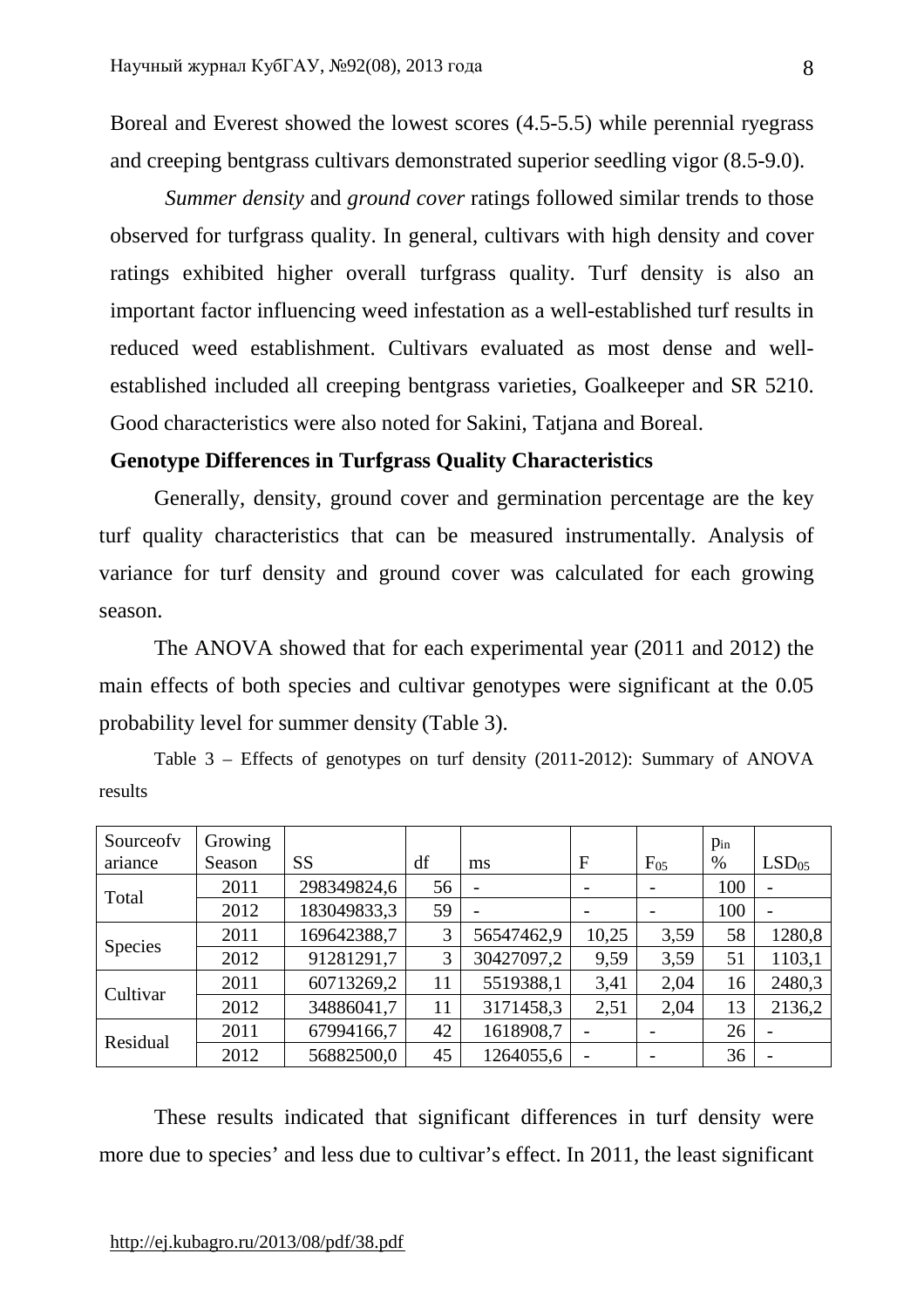test (LSD) identified true statistical distinctions in average summer density between all experimental species except perennial ryegrass and creeping bentgrass. Differences in density between species during the first growing season were determined by the length of establishment period. Hence Kentucky bluegrass demonstrated the lowest average data in number of shoots per sq. m  $(4962 \text{ pcs/m}^2)$ , while perennial ryegrass, creeping bentgrass and red fescue showed much better results (9342, 9325 and 8013  $pcs/m^2$  respectively). In 2012, the average density increased for all experimental species. Still, KBG provided low but acceptable turf density  $(8413 \text{ pcs/m}^2)$  that statistically differed from perennial ryegrass (9533  $pcs/m<sup>2</sup>$ ) and creeping bentgrass(11675  $pcs/m<sup>2</sup>$ ). According to the LSD test results, creeping bentgrass demonstrated density ratings truly superior to other grasses.

The mean values of turf density for the experimental cultivars are shown in Figure 1. Of the 15 varieties evaluated during the first year of establishment, 2 had high ratings  $(> 10000$  shoots per sq. m), 9 provided moderate density  $(6000$ to 10000 shoots per sq. m) and 4 demonstrated low ratings (<6000 shoots per sq. m).



**Figure 1:** Turf density of 15 cultivars evaluated in 2011 and 2012

As described above, these results are typical for slow growing KBG and rapid germinating perennial ryegrass and creeping bentgrass cultivars. In 2012, turf density was substantially higher for all cultivars, except Goalkeeper.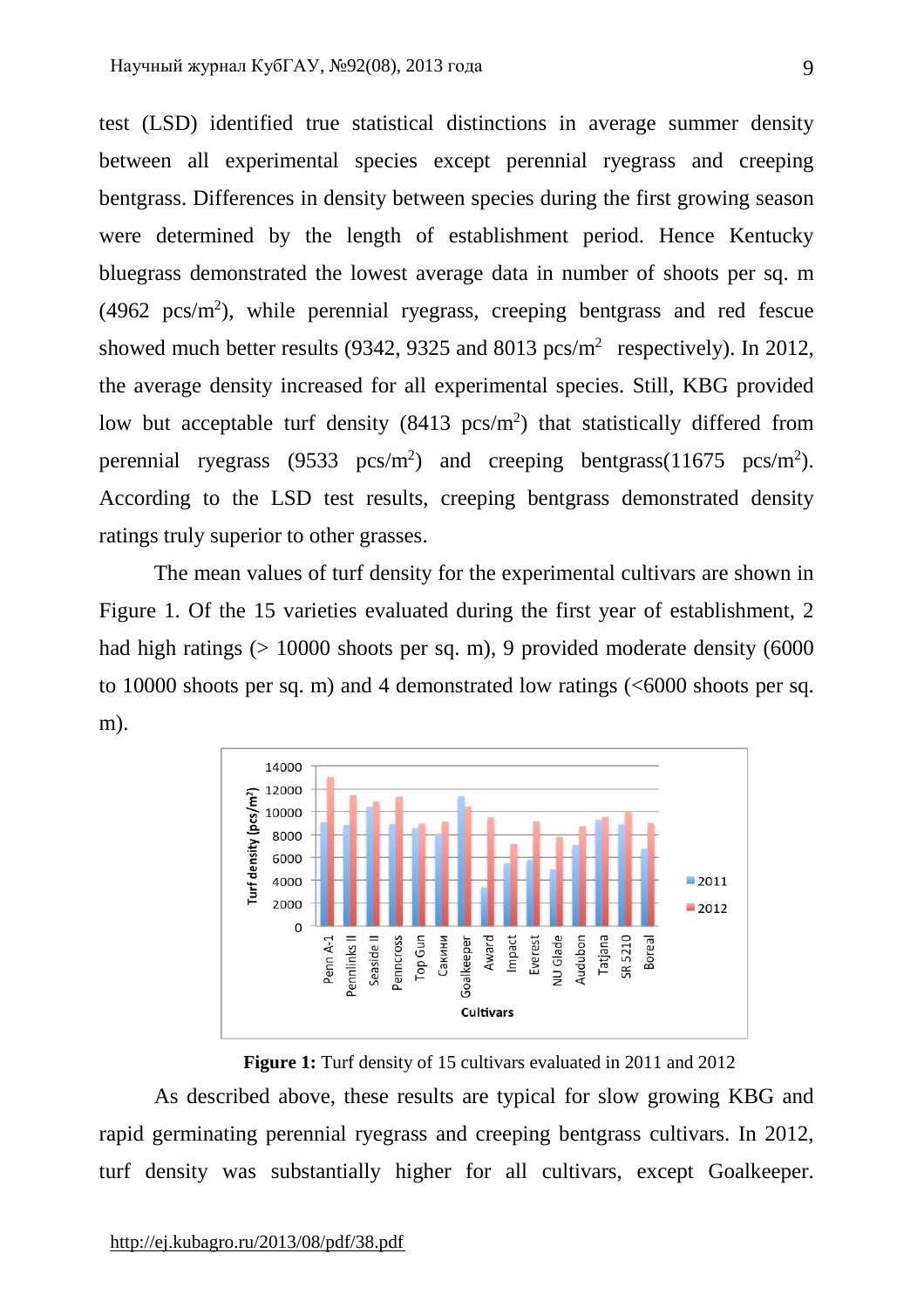Decrease of density could be potentially associated with winter conditions. Penn A-1 stood out in its high turf density in 2012. The LSD test showed statistical differences between Penn A-1  $(13050 \text{ pcs/m}^2)$  and other cultivars except Pennlinks II (11450 pcs/m<sup>2</sup>) and Penncross (11300 pcs/m<sup>2</sup>). There were not many significant differences in number of tillers among other cultivars during the second experimental year.

The results obtained from ANOVA of ground cover data\* showed that for each experimental year (2011-2012) the main effect of species genotypes was significant at the 95 % confidence level (90% of total variance in 2011 and 67% in 2012). The LSD test revealed statistical differences in coverage between all species during the first year of establishment (Fig.2). Not surprisingly, perennial ryegrass demonstrated the best result, while KBG had the lowest percentage of the cover. Despite general increase in ground cover in 2012, Kentucky bluegrass also showed the lowest result, whereas values for other species were high and not significantly different.



**Figure 2:** Percentage of ground cover of 4 species evaluated in 2011 and 2012. Values for each species represent the mean of its cultivars data. Letters above bars represent statistically significant differences as detected by Fisher's protected least significant difference test at the 5% significance level.

For the two experimental years, the cultivar effect on ground cover was not statistically significant. However, in our study, we expected greater

 $\overline{\phantom{a}}$ 

 $_{p}^{*}$  (%) were converted into  $\varphi$ =arcsin $\sqrt{p}$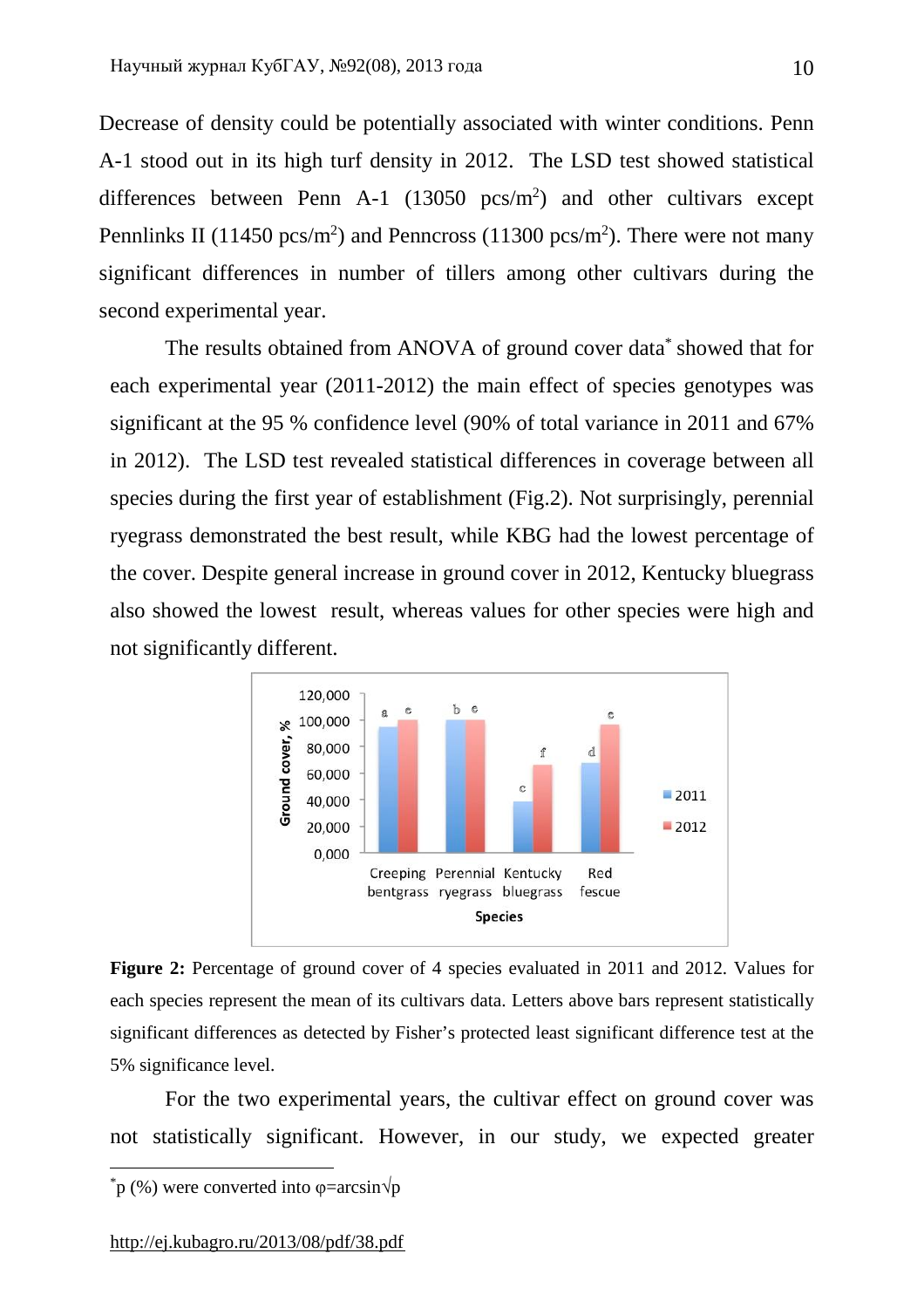correlation between turf coverage and density and, therefore, true statistical differences in cover data between the cultivars. This observation leads us to conclude that besides genotype there are other factors influencing the ability of cultivars to form turf cover, such as soil type or climatic conditions.

The ANOVA for geminating percentage<sup> $\dagger$ </sup> showed that all genotypes (species and cultivars) were highly significant (0.05 probability level, Table 4).

| Sourceofva<br>riance | <b>SS</b> | df | ms       | F     | $F_{05}$ | $p^{in_0}/$ | LSD <sub>05</sub> |
|----------------------|-----------|----|----------|-------|----------|-------------|-------------------|
| Total                | 14498,359 | 59 |          |       |          | 100         |                   |
| <b>Species</b>       | 9096,883  |    | 3032,294 | 16,17 | 3,59     | 65          | 8,452             |
| Cultivar             | 2062,471  | 11 | 187,497  | 2,53  | 2,04     | 10          | 16,367            |
| Residual             | 3339,006  | 45 | 74,200   |       |          | 25          |                   |

Table 4 – Effects of genotypes on turf density: Summary of ANOVA results

However, the effect of species genotype was higher.

All experimental seeds started their germination within 4-8 days. Perennial ryegrass and creeping bentgrass seeds demonstrated rapid germination (during 3-5 days), while KBG and red fescue seeds were slow to germinate (8- 11 days).

The highest germination percentage was determined in creeping bentgrass seeds (the mean value is 95,6 %). Also superior rating demonstrated by perennial ryegrass (95,2 %). There were no significant differences in germination data between these two species. Red fescue (58,2%) and Kentucky bluegrass (71,5%) showed low results.

Of the 15 experimental cultivars, 6 had high (>90%) germination rate (Penn A-1, Pennlinks, Seaside II, Top Gun, Goalkeeper, Sakini), 6 had medium (60% to 90%) results (Penncross, Impact, Award, NU Glade, Tatjana, SR 5210) and 3 demonstrated low (<60%) values (Everest, Audubon, Boreal).

 $\overline{\phantom{a}}$ 

<sup>&</sup>lt;sup>†</sup>p (%) were converted into  $\varphi$ =arcsin $\sqrt{p}$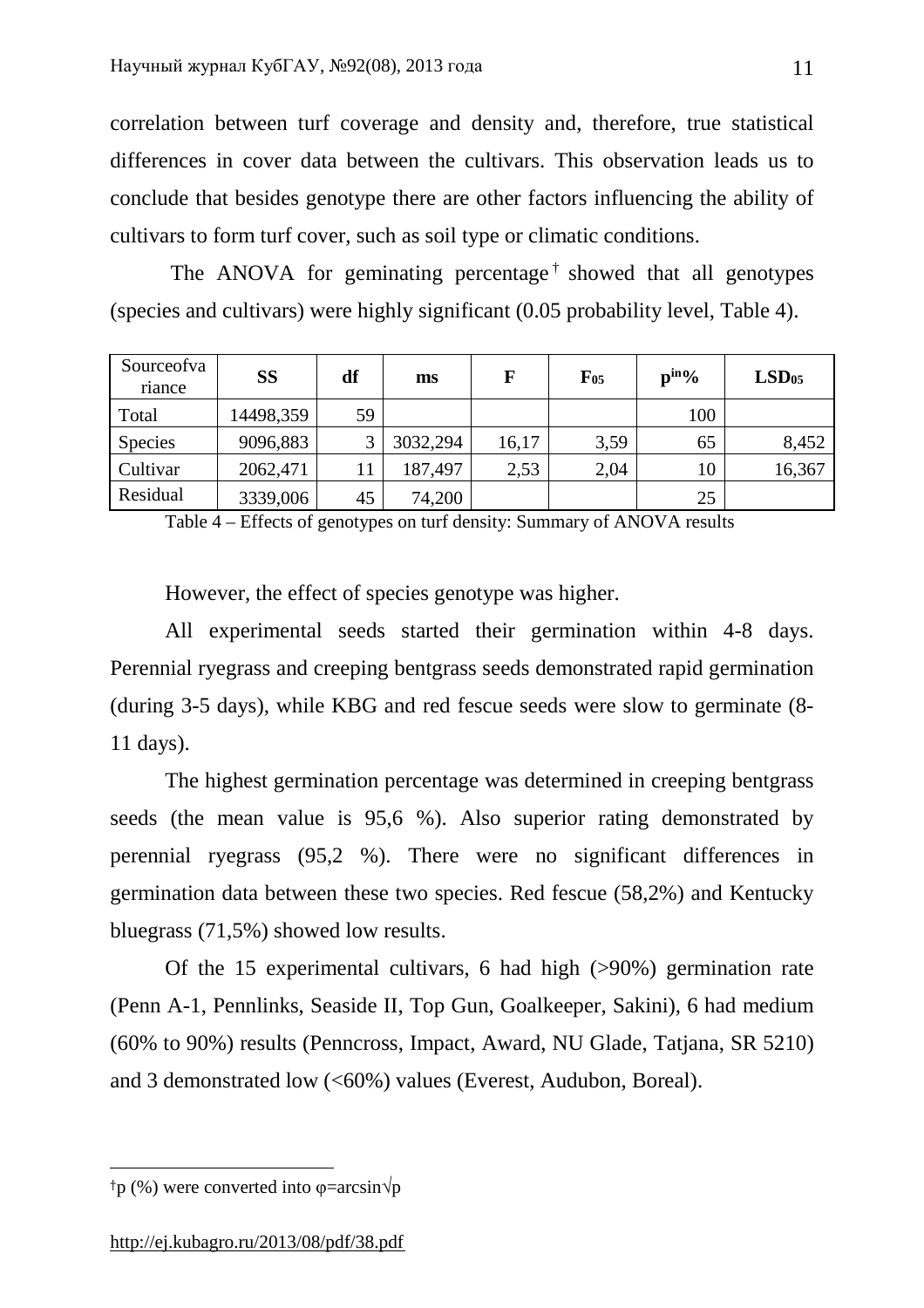#### **CONCLUSIONS**

The cool season cultivars evaluated in 2011-2012 demonstrated acceptable turf quality in both growing seasons. In 2012, the quality ratings from NTEP trial among experimental varieties ranged between 7 and 9. Goalkeeper was the top-ranked variety for turf quality, while Award showed the lowest score.

The results obtained from this experiment indicated the main effects of both species and cultivar genotypes on summer density. In 2012, creeping bentgrass demonstrated density ratings truly superior to other grasses. Its cultivar, Penn A-1, showed the highest density (13050 tillers per sq. m) that was statistically different from other varieties except Penncross and Pennlinks II. Kentucky bluegrass cultivars demonstrated the lowest average data in number of shoots per sq. m in both experimental years.

Our research showed that ground cover was indeed influenced by species genotype. According to the length of establishment period, perennial ryegrass demonstrated the best result, while KBG had the lowest percentage of cover.

Our laboratory evaluation of germination indicated that Seaside II had the highest germinating rate of all experimental cultivars and Audubon showed the lowest value.

It is recommended to continue experimental research of turf quality features provided by different cool season cultivars.

#### **References**

- 1. Лазарев Н.Н., Гусев М.А. Комплексная оценка видов и сортов газонных трав в условиях Московской области // Известия ТСХА. 2011. №3. с 89-94
- 2. Лакин Г.Ф. Биометрия: Учеб.пособие. М., 1990. 352 c
- 3. Agresti, A. An introduction to categorical data analysis. New York: Wilely, 1996. 744 p.
- 4. Beard, J.B. Turfgrass: Science and culture. Prentice-Hall, Inc. Englewood Cliffs, N.J,  $1973. - 658$  p.
- 5. Bertin C., Senesac A. F., Rossi F. S. Evaluation of selected fine-leaf fescue cultivars for their turfgrass quality and weed suppressive ability in field settings  $//$ Horttechnology. 2009 №19 (3)